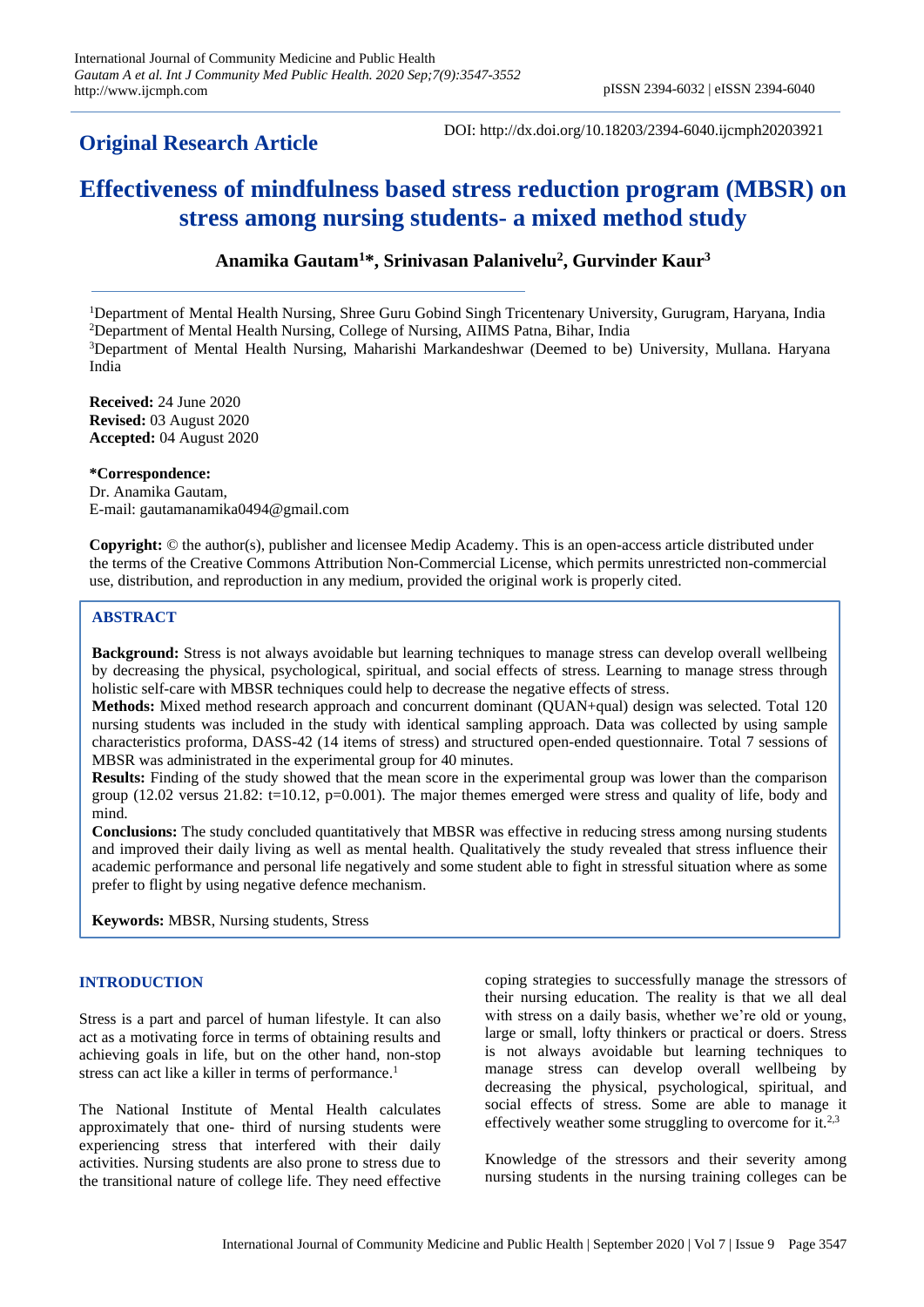helpful in effective management and counselling of the students on how to cope and adapt to stressors. Every institute has the responsibility to provide an optimal learning environment for students and take important steps toward the identification of stressor and decrease the level of stress.<sup>4</sup>

The big problem with healthy coping strategies is that they often don't make one feel better immediately; they only really work after one makes a commitment to practicing them repeatedly over time. 5

Mindfulness based intervention is recommended by the NHS and National Institute for Health Care Excellence for the prevention and management of stress. It is a form of training, which shifts a person's attention focus to every day, present-moment experience and significant changes in health and wellbeing.<sup>6</sup>

#### **METHODS**

#### *Study design and setting*

Mixed method research approach was adopted and the design selected was concurrent dominant (QUAN+qual) design. Identical sampling approach was used for mixed method design (for quantitative part disproportionate stratified random sampling) By including those who fulfilled inclusion criteria i.e. Pursing B.Sc. Nursing and studying in selected nursing institutes and Willing to participate in the study and excluded who were not available at the time of data collection, undergoing similar kind of psychological or mindfulness intervention and having no stress (scored 0-14 in DASS). We performed the study between October 2018 and February 2019. After obtaining formal administrative approval from Principal of Maharishi Markandeshwar collage of Nursing and Maharishi Markandeshwar Institute of Nursing, Ambala, Haryana to conducted the study in their college.

#### *Sample size*

For quantitative part power analysis was done to calculate the sample size by using Cohen's d. The calculated effect size was 0.57 at the power of 0.80 the recommended sample for each group is 54. Hence 60 for each group were decided. For qualitative data identical sampling method was followed for the mixed method study, hence all the subjects those who have participated in quantitative part were explored for stressors through structured open-ended questionnaire

Total three hundred sixty-four nursing students were screened by DASS 42 among them 169 students had stress. One hundred twenty students were selected by using disproportionate stratified random sampling and identical sampling was considered for mixed method design. Total 120 subjects were taken, 60 in each group after drop out of 4 subjects the final sample size was 116

(i.e. experimental group 56 and comparison group 60). Stratified randomization was done by www.randomization.com to divide the students in experimental and comparison group. The participants were informed regarding the objective of the study and written assent/consent was obtained.

#### *Data collection*

Both quantitative (sample characteristics and DASS-42) and qualitatively (exploration of stressors with structured open-ended questionnaire) tools were applied at baseline. The content validity of tool was determined by 11 experts in the various fields. Reliability of quantitative tool was estimated with Cronbach Alpha (internal consistency) and of qualitative tool by using Lincoln and Guba model (1985) on four aspects of enhanced trustworthiness of a study including credibility, transferability, conformability and dependability.

#### *Description of tool*

*Sample characteristics proforma:* These are selected Sample characteristics such as age, gender, year of course (B.Sc. nursing), marital status, religion, order of birth, type of family, parents education, place of stay, parents occupation, family income per month, percentage of last year marks, hobbies, choice of course, attended any previous stress management / guidance training sessions, socioeconomic status, percentage of attendance in the current year (paper and pencil and record review).

*QUAN+qual (14 items for stress) scale to assess the stress:* A standardized tool was used to assess the stress among nursing students. It consists of 42 items with a 4 point rating scale in which only 14 items were used to check the stress. Which were collected from participants with self-report technique (paper and pencil). This tool is incorporated in the study after getting prior permission from the tool developers.

*Structured open-ended questionnaire:* Based on previous research and literature with expert opinion, the structured open-ended questionnaire for stressors was developed the open-ended questionnaire consisted of 10 open-ended items which explore stressors among nursing students.

#### *Intervention*

Before developing the intervention, the researcher undergone competency training program on Mindfulness Based stress reduction program under the guidance of expert psychologist. After the training based on the research evidence and experience gained under the competency program along with the opinion of trainer the intervention guidelines were prepared. The intervention guidelines were also validated by 11 experts after getting prior validation from the trainer.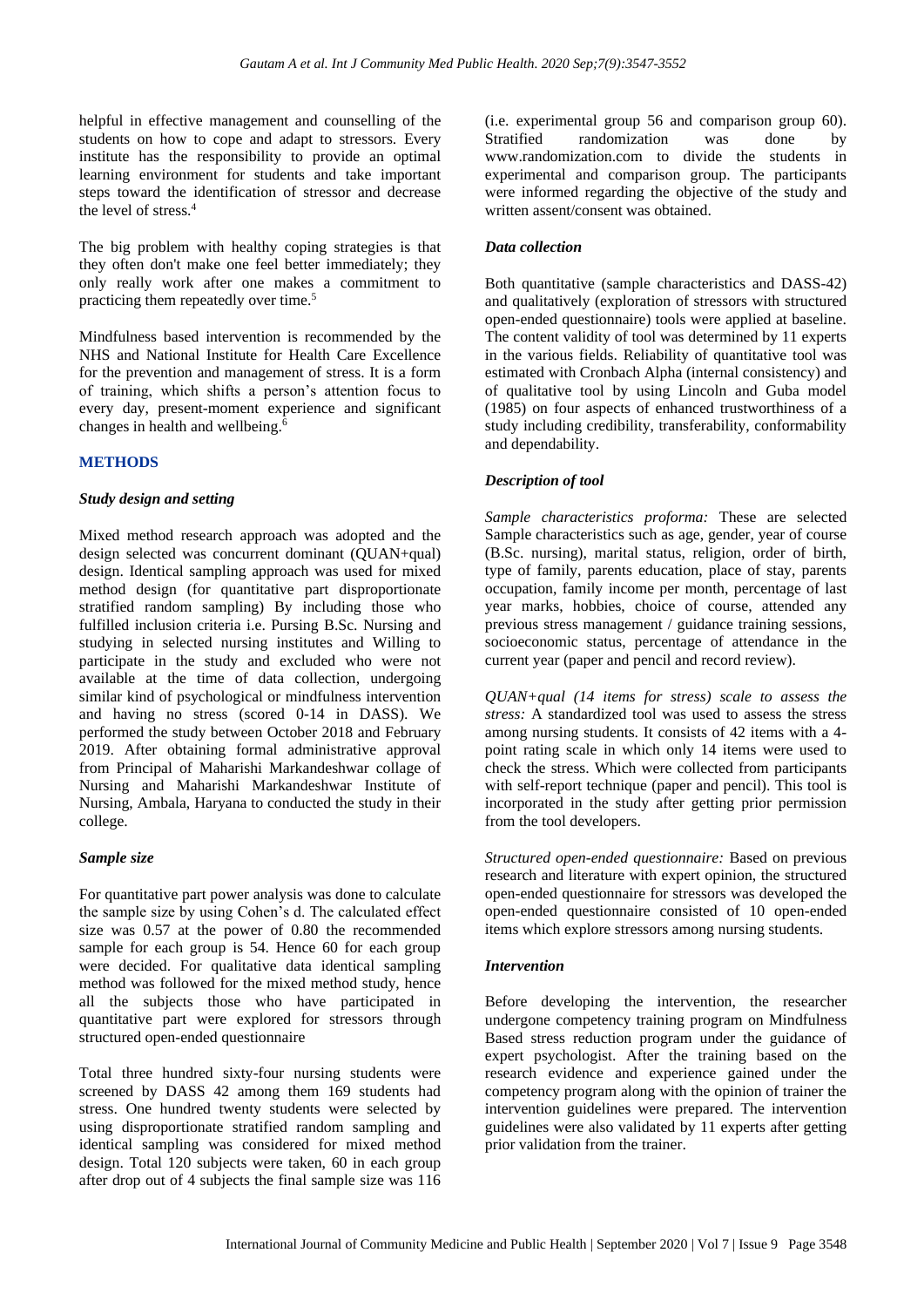Mindfulness based stress reduction program was given for 9 days to experimental group, include 7 sessions for 40 minutes which is divided into one session of deliberation and two set of mindfulness sessions (each set was having 3 sessions with two gaps in between two set of mindfulness sessions). Post-test was taken on 13<sup>th</sup> day of both the groups. Comparison group was completed first before proceeding with experimental group.

*First session:* Deliberation on stress and MBSR.

*1 st set of mindfulness-* Second session: attention and concentration; third session: body scan; fourth session: mindful stretching.

*2 nd set of mindfulness-* Fifth session: mindfulness meditation with awareness of thought; sixth sessionbreathing exercise; seventh session- modified Jacobson's progressive muscle relaxation exercise.

Post-test was done by administration tool. Furthers, semantic differential scale was used to check the satisfaction regarding MBSR only in the experimental group.

#### **RESULTS**

#### *Quantitative result*

Analysis was done with SPSS version 20. The data is analysed and interpreted by using descriptive and inferential statistics according to the objectives of the study. The significance level set for the present study was p<0.05. Normality of data checked by Kolmogorov-Smirnov test after that parametric test was applied. Homogeneity between the experimental and comparison group was checked by  $\chi^2$  test in terms of selected sample characteristics at 0.05 level of significance which infer that both the groups were homogenous.

Figure 1 shows frequency, percentage distribution in terms of level of stress before administration of MBSR in experimental and comparison group. More than half in both experimental group (60.7%) and comparison group (53.3%) having mild stress before administration of

mindfulness based stress reduction program. Nearly one third in experimental group (30.4%) and comparison group (31.7%) were having moderate stress and least in experimental group (8.9%) and comparison group (11.7%) were having severe stress. In comparison group least (3.3%) were having extremely severe stress.



**Figure 1: Cylindrical bar diagram showing level of Stress among nursing students before administration of MBSR.**



#### **Figure 2: Cylindrical bar diagram showing level Stress among nursing students after administration of MBSR.**

In Figure 2 the data shows that nearly two third of the nursing students (64.3%) in experimental group were having no stress after administration of Mindfulness Based Stress Reduction Program whereas in comparison group half of the nursing students (50.0%) were still having moderate stress.

| Table 1: Stress among nursing students before and after administration of MBSR between experimental and |                              |  |  |  |
|---------------------------------------------------------------------------------------------------------|------------------------------|--|--|--|
|                                                                                                         | comparison group $(n=116)$ . |  |  |  |

| <b>Observation</b> | <b>Group</b>          | $Mean \pm SD.$   | $\mathbf{M}_{\mathbf{D}}$ | SE <sub>MD</sub> | 't' value P value |                    |
|--------------------|-----------------------|------------------|---------------------------|------------------|-------------------|--------------------|
| <b>Pre-test</b>    | Experimental $(n=56)$ | $18.77 \pm 4.01$ | 1.48                      | 0.92             | 1.60              | 0.08 <sup>NS</sup> |
|                    | Comparison $(n=60)$   | $20.25 + 5.74$   |                           |                  |                   |                    |
|                    | Experimental $(n=56)$ | $12.02 \pm 4.82$ | 9.79                      | 0.71             | 10.12             | $0.001**$          |
| Post-test          | Comparison $(n=60)$   | $21.82 + 5.54$   |                           |                  |                   |                    |

NS -Not significant (p $>0.05$ ); \*- Significant (p $<0.05$ ); \*\*- Significant (p $<0.01$ )

In Table 1 the data shows before administration of MBSR there was no significant difference found between experimental and comparison group and after administration of MBSR there was a significant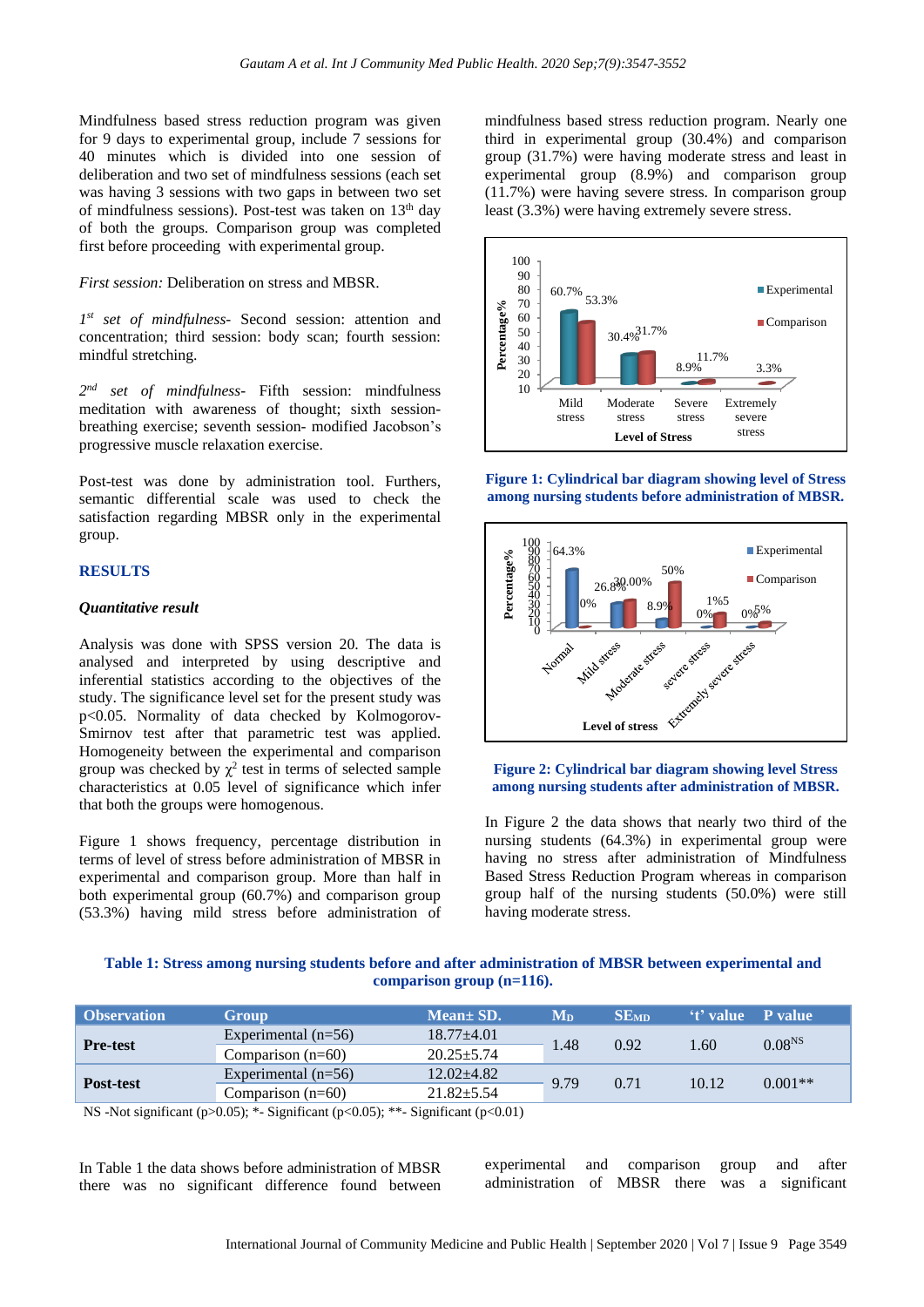difference in mean score as in experimental group it was  $12.02 \pm 4.82$  and where as in comparison group mean score was 21.82±5.54. As score decreases stress

decreases vice-versa. Hence, it concluded that mindfulness based stress reduction program was effective intervention to reduce stress.

**Table 2: Stress among nursing students before and after administration of MBSR within experimental and comparison group (n=116).**

| <b>Group</b>                                                                                                                                                                                                                                                                                                | Mean            |           |                                           |                                 | <i>'t'</i> value | – df | <b>P</b> value    |
|-------------------------------------------------------------------------------------------------------------------------------------------------------------------------------------------------------------------------------------------------------------------------------------------------------------|-----------------|-----------|-------------------------------------------|---------------------------------|------------------|------|-------------------|
|                                                                                                                                                                                                                                                                                                             | <b>Pre-test</b> | Post-test | $M_{D}$                                   | $\operatorname{SE}_{\text{MD}}$ |                  |      |                   |
| Experimental $(n=56)$                                                                                                                                                                                                                                                                                       | 18.77           | 2.02      | 6.75                                      | 0.83                            | 8.04             | 55   | $0.001**$         |
| Comparison $(n=60)$                                                                                                                                                                                                                                                                                         | 20.25           | 21.82     | .56                                       | 0.88                            | .78              | 59   | 0.80 <sub>N</sub> |
| $\mathbf{v}$ , $\mathbf{v}$ , $\mathbf{v}$ , $\mathbf{v}$ , $\mathbf{v}$ , $\mathbf{v}$ , $\mathbf{v}$ , $\mathbf{v}$ , $\mathbf{v}$ , $\mathbf{v}$ , $\mathbf{v}$ , $\mathbf{v}$ , $\mathbf{v}$ , $\mathbf{v}$ , $\mathbf{v}$ , $\mathbf{v}$ , $\mathbf{v}$ , $\mathbf{v}$ , $\mathbf{v}$ , $\mathbf{v}$ , |                 |           | $\sim$ $\sim$ $\sim$ $\sim$ $\sim$ $\sim$ |                                 |                  |      |                   |

NS - Not significant (p>0.05); \*- Significant (p<0.05); \*\*- Significant (p<0.01)

In Table 2 the data shows that after administration of MBSR within experimental and comparison. The calculated 't' value of stress (8.04) was higher than table value i.e. 2.004 at df (55) that was statistically significant at the 0.01 level of significance which indicated that there was a significant difference in the mean pretest and post test score of stress within the experimental group Whereas in comparison group the calculated 't' value (1.78) of stress score was lower than table value i.e. 2.004 at df (55) that was statistically non-significant at the 0.05 level of significance which indicated that there was no significant difference in the mean pretest and post-test stress score.

Further ANOVA and 't' test applied to find the association of pre-test stress score with selected sample characteristics among nursing students. The finding revealed that computed 'F/t' value between stress and age  $(t=0.47, p=0.63)$ , gender  $(t=0.29, p=0.76)$ , year of course  $(f=8.10, p=0.82)$ , religion  $(F=0.77, p=0.54)$ , type of family (t=1.33, p=0.13), place of stay (F=0.18, p=0.83), order of birth  $(F=0.11, p=0.95)$ , attendance  $(F=1.16,$  $p=0.33$ ), father's education (F=0.32,  $p=0.92$ ), mother's education (F=1.38, p=0.22), father's occupation (F=0.76,  $p=0.66$ ), mother's occupation (F=0.94,  $p=0.47$ ), family income (F=1.65, p=0.53), percentage (F=2.97, p=0.35), hobbies (F=1.02, p=0.41), choice of course (t=0.90, p= 0.36), attended any stress management sessions  $(t=1.29)$ , p=0.19), socio economic status (F=1.14, p=0.33) which was found to be statistically non-significant at 0.05 level of significance. It infers that pre- test stress score was not associated with selected sample characteristics.

#### **Table 3: Frequency and percentage distribution of nursing students in terms of level of satisfaction regarding mindfulness based stress reduction program in experimental group (n=56).**

| <b>Level of satisfaction regarding</b><br>mindfulness based stress reduction<br>program | <b>Experimental</b><br>group<br>$n=56; f(%)$ |
|-----------------------------------------------------------------------------------------|----------------------------------------------|
| Low satisfaction (9-26)                                                                 |                                              |
| Moderate satisfaction (27-35)                                                           | 04(7.15)                                     |
| High satisfaction (36-45)                                                               | 52 (92.85)                                   |

Table 3 shows frequency and percentage distribution of nursing students in terms of level of satisfaction regarding mindfulness based stress reduction program in experimental group. Majority of the nursing students (92.85%) had high satisfaction from intervention and least nursing students (7.15%) had moderate satisfaction.

#### *Qualitative result*

The qualitative data obtained in the study was analysed using qualitative content analysis. In the present study method of conventional content analysis was used. Major themes and sub-themes emerged are:

#### *Stress and quality of life*

Stress is an important psychosocial factor in the educational process that may hinder academic and student's wellbeing. Nursing students also face many types of the stressor. Quality of life is the standard of health, comfort, and happiness experienced by an individual. Two subthemes are derived under this theme

#### *Feeling proud cum conflict*

Nursing students feel proud to be a part of a nursing profession which is founded on human values, such as caring for others, merged with scientific knowledge and technical skills whereas conflict an active disagreement between people with opposing opinions or principles. The nursing students was had mixed feeling regarding the profession. Most of the participant verbalized that they feel proud and great to be a part of nursing profession where they can help peoples and give service to mankind, on the other hand they are also not satisfied with their life as a nursing student because of lots of workload in this profession.

*"I am feeling good and proud to be a part of this profession… I learned a lot of things in this field but on the other side due to more number of assignments, rules and regulations it affect my personal life negatively and sometimes I felt stressed because of it……" p- 29, 105, 116*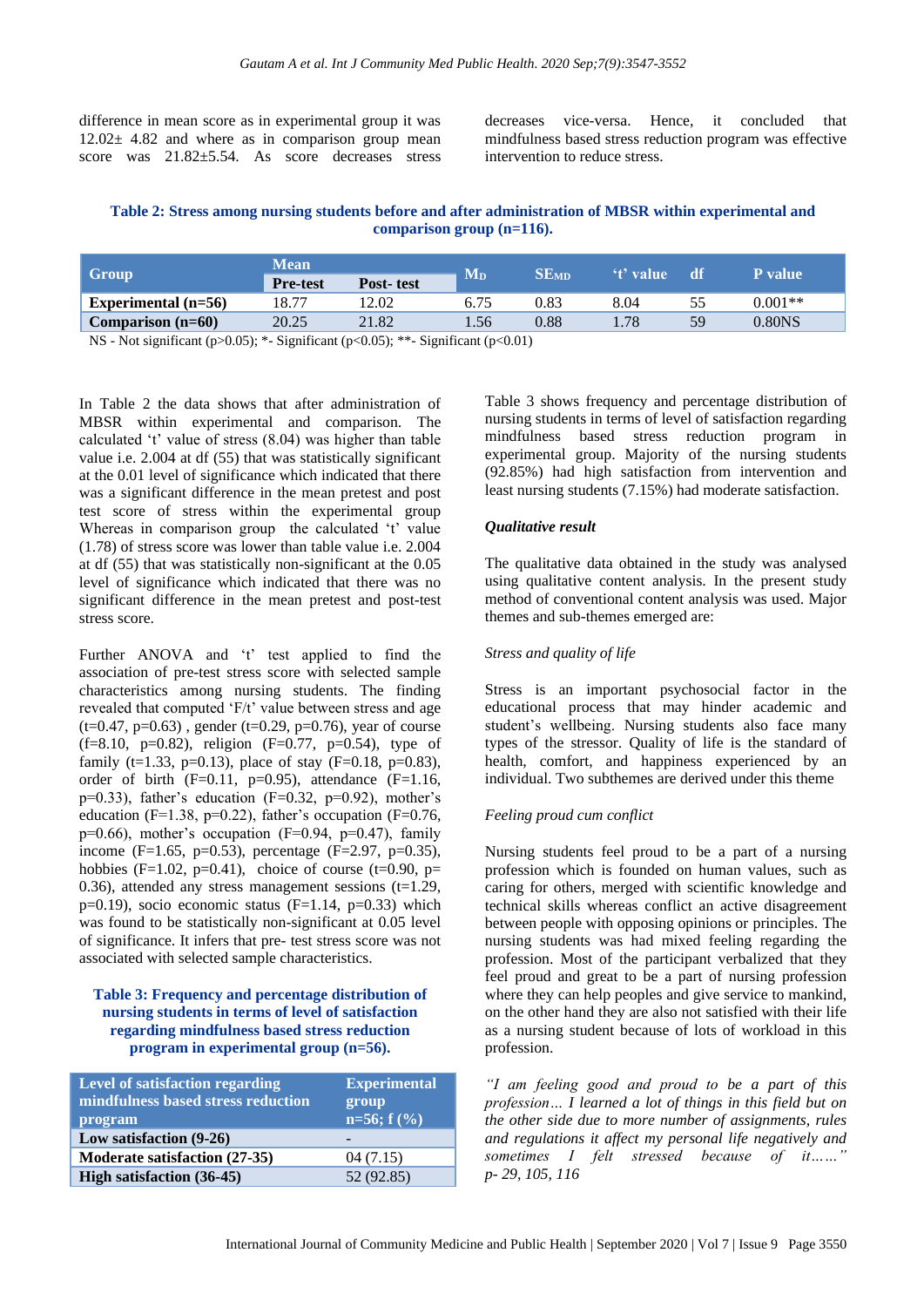#### *Burdened self*

The burden is something that is emotionally difficult to bear, a source of great worry or stress. Perfection is the state or quality of being perfect which is learned by nursing students throughout their nursing profession. Most of the participant verbalized that they are facing stress in clinical and academic area related to assignment, tests and re-demonstration. Handling both the things together increases their workload.

However, learning in clinical environment has several benefits, but it can be challenging, unpredictable, stressful, and constantly changing.

*"In clinical the main burdened is dealing with uncooperative patient……. And negative behavior of some people around us….and in academic also completion of requirement is the main stressor I felt" p -6, 7, 16*

#### *Body and mind*

What we do with our physical body (what we eat, how much we exercise, even our posture) can impact our mental state. This means that our thoughts, feelings, beliefs, and attitudes can positively or negatively affect our biological functioning and formed a complex interrelationship between each other. Two subthemes derived under this theme were

#### *Think positive and enact*

Different students think differently and enact according to that. A positive mind brings happiness, health and a happy ending in any situation. Enact means putting nursing students in practical as they do according to the thought they have in their mind and act accordingly to overcome stress and adapt to the situation.

Most of the participant verbalized that over all they are having good psychological health and they feel sad and depressed only because of their surrounding mostly*.*  According to them stress and negative thought effects the psychological well-being of nursing students.

*"My psychological health is good, but sometime I feel to give up in some situation at that time I motivate myself that… No, I can do it and encourage myself to do that work."* 

*p- 1, 14, 24, 88*

*"I feel good mostly, as I am not giving attention on those people who were trying to demotivate or irritates me… In today's life, there are some stresses in the mind of everyone… because of hostel or stunned life… But I am trying to be stress free…. sometimes I feel physically aligned then I listen music and start doing exercise to keep myself busy"' p- 35, 11*

#### *Fight or flight*

Fight and flight response refer to a physiological reaction that occurs in the presence of something that is terrifying, either mentally or physically. It represents the choice of an individual whether they fight or flight with the situation. Most of the Participants verbalized that negative thoughts, feelings and emotion disturbed their academic performance and daily activities. Most of them are doing different activities, spending time with parents and do things which divert their mind to fight with the situation or either to flight from it.

*Not too often but I can say from five to six times a month… depends upon various other factors and experience of handling negative thoughts and emotions…… If negative thoughts are coming in my mind, I feel irritated and I am not able to overcome this type of situation……." p- 9, 42, 58, 97*

*"Sometime some work makes us feel downhearted but I know very well that how I have to face. A lot of problem came to my way but I never give up. So, I think these negative thoughts are helping me and making me stronger" p-56, 86*

#### *Narrative interpretation of integration*

The finding of the present study in term of stressors by both quantitative and qualitative approach were merged at interpretation to bring about the integrated result.

In present study, stress was assessed quantitatively with DASS42 and qualitatively structured open-ended questionnaire. By using identical sampling, in pretest it was found that out of 116 participants, 66 participants were having mild stress, 36 were having moderate stress, 12 were having severe stress and 2 were having severe stress. Out of 116 students 66 students who were having mild stress and 36 students who were having moderate stress were knew some coping strategies and certain relaxation technique to overcome from stress like watching motivational video, listening to music, playing games, going for walk, and doing work to divert their mind and they got sufficient support from their families and friends. These integrated findings concluded that the quantitative findings in terms of stress assessed with DASS42 and qualitative findings in terms of stressors explored with open ended questionnaire were consistent to each other.

#### **DISCUSSION**

In the present study, half of the nursing students in the experimental group were female (78.6%). and belongs to the age of 15-22 years. These findings were consistent with the study conducted among Nursing students where they found that most of the nursing students belong to 15-